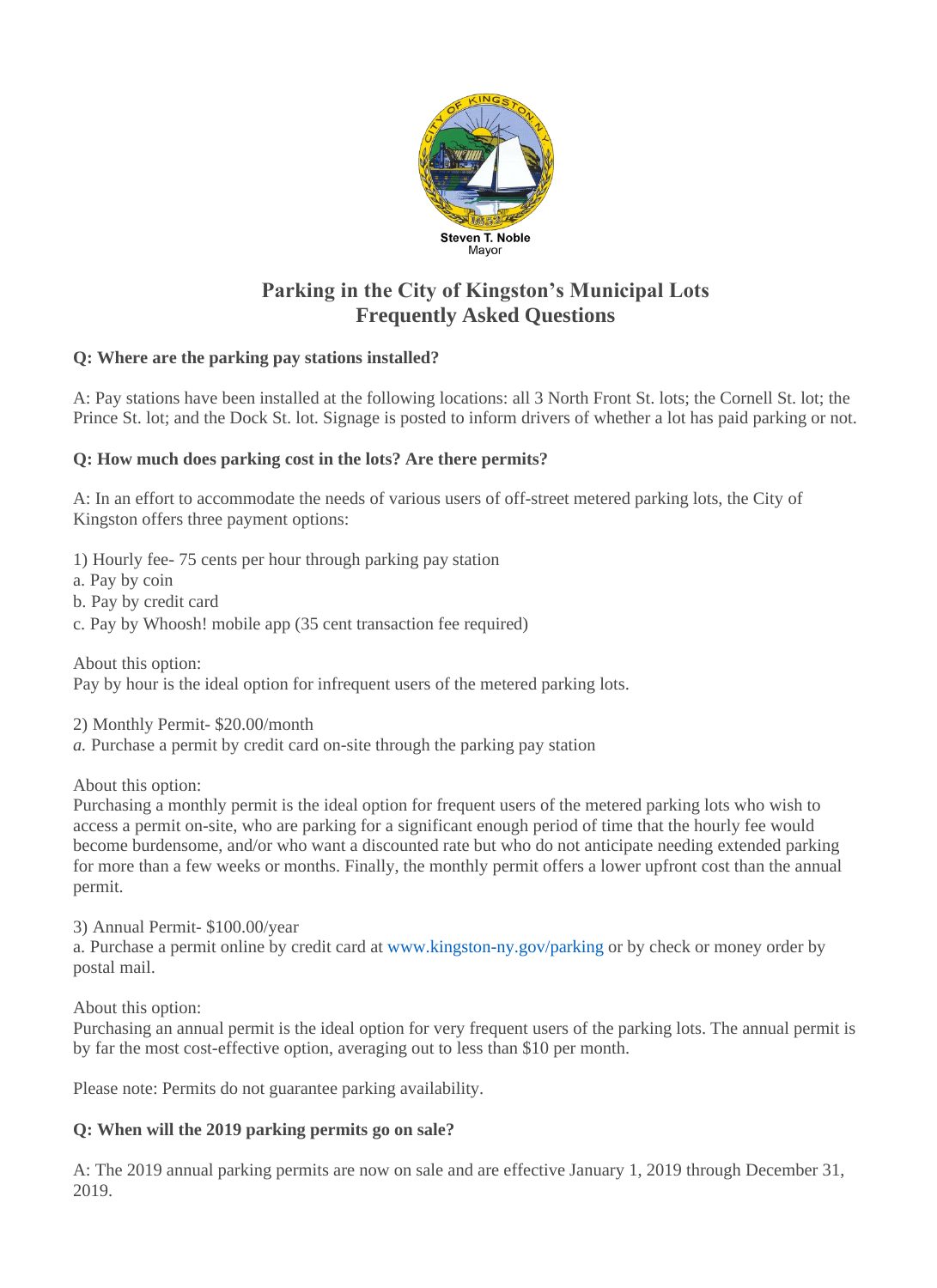# **Q: How are parking rules enforced in the lots?**

A: The pay stations allow users to "pay by plate." This means that users are instructed to input their license plate numbers into the pay station. While users do receive a printed receipt after their transaction, they do not have to return to their cars or display any proof of payment on their dashboard. The City's parking enforcement staff are able to verify the vehicle has been paid by looking up the license plate. If a user has purchased a parking permit, that permit must be displayed on the vehicle's dashboard.

## **Q: When are parking rules enforced in the lots?**

A: As with on-street parking, off-street parking fees can be enforced Monday-Saturday, 9:00am-6:00pm.

## **Q: How can annual parking permits be purchased? Do I need to purchase the permit online?**

A: Annual permits can be purchased in two ways:

- 1) Online by visiting [www.kingston-ny.gov/parking](http://www.kingston-ny.gov/parking) and following the instructions. Major credit cards are accepted for payment.
- 2) By mail by either downloading the PDF application a[t www.kingston-ny.gov/parking](http://www.kingston-ny.gov/parking) or picking up a paper application in person at City Hall at 420 Broadway in Kingston. Applicants are responsible for mailing their completed applications and check or money order directly to the processing center.

## **Q: Are parking permits transferable?**

A: No. Parking permits cannot be transferred from person to person. They are specific to the account holder who purchased the permit.

#### **Q: What if I change vehicles?**

A: You can update vehicle/plate information with the parking office at City Hall at 845-334-3933.

#### **Q: Can parking permits be purchased for business?**

A: Yes. An account should be created with the business' information to purchase the permit.

#### **Q: Can a business purchase multiple permits for employees?**

A: Yes. The business must purchase the permits for each individual employee under the business' account. Permits must be purchased one at a time with each employee's vehicle information.

#### **Q: What if an employee no longer works for a business?**

A: The permit can be canceled or reassigned to a new employee. Parking permits cannot be refunded if canceled. The business must retain the permit tag from the original employee and can contact the parking office at City Hall at 845-334-3933 and provide the vehicle information for the employee that the permit has been reassigned to.

#### **Q: What do I do if I lose my parking permit tag?**

A: If in the event the permit tag is lost, the user must appear in person with a valid photo ID at the City Comptroller's office and pay a \$20 fee by cash or check for a replacement permit.